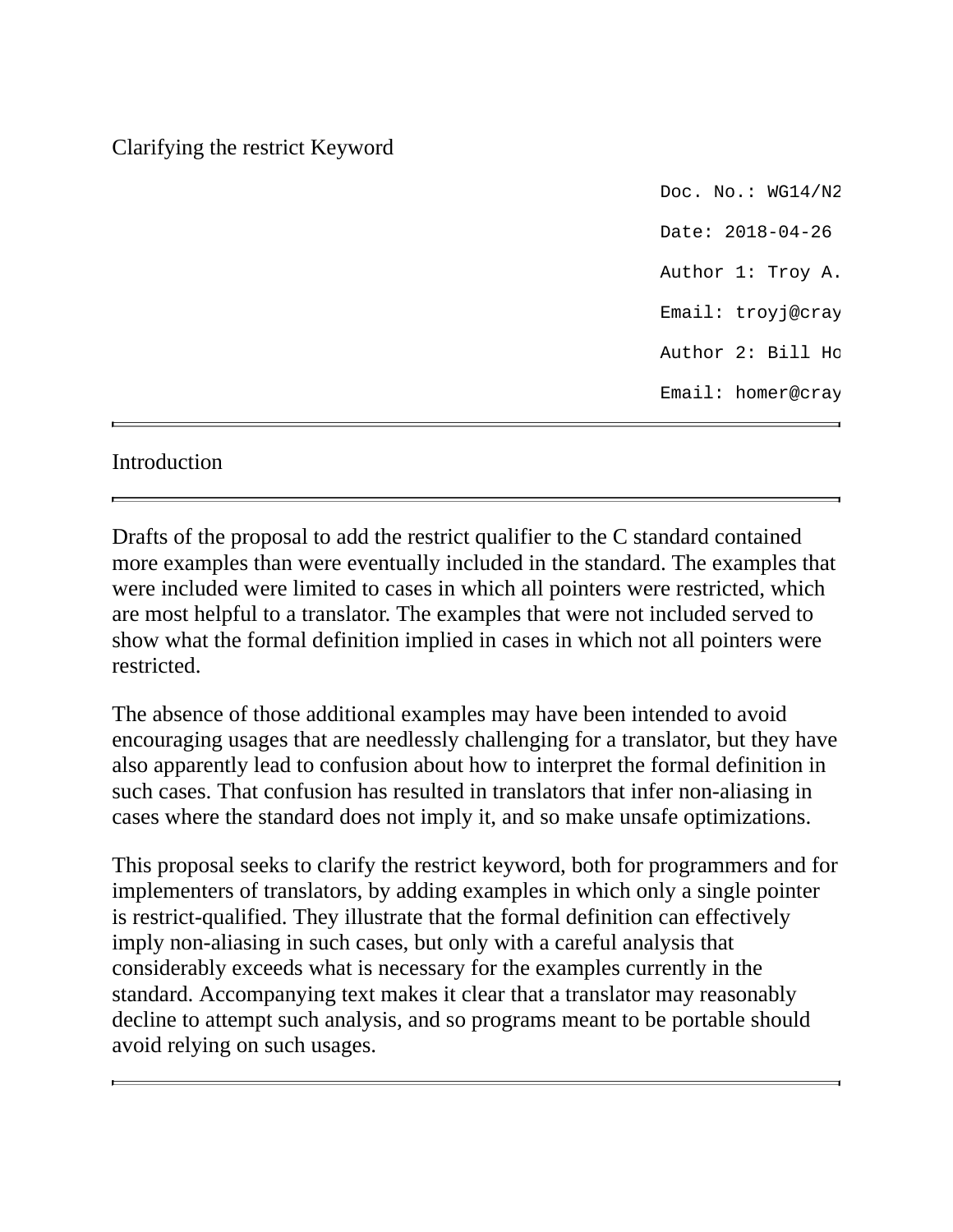Problem

Consider these functions:

```
void f1(int *p, int *q) { ... }void f2(int * restrict p, int * restrict q) { ... }void f3(int * restrict p, int *q) { ... }void f4(int *p, int * restrict q) { ... }
```
In f1, a translator must assume that p and q may point to the the same object, or to different elements of the same array. In f2, the use of restrict guarantees that such aliasing does not happen, at least for objects that are modified during the execution of f2.

Although there is universal agreement on the difference between f1 and f2, there is disagreement among programmers and implementations as to whether f2, f3, and f4 are semantically equivalent. Note that the examples provided in the standard do not help resolve this disagreement, since all examples are similar to f2.

A careful reading of C11 6.7.3 leads to the conclusion that f2, f3, and f4 do NOT provide identical information. An implementation is able to infer without examining the body of f2 that accesses through p and q do not alias. Both f3 and f4 admit the possibility that the unrestricted pointer becomes "based" (see 6.7.3.1 paragraph 3) on the restricted pointer during execution of the function's body. For f3 this might happen directly with  $q = p$  and for f4 this might happen directly with  $p = q$ , but it could happen through less obvious, indirect means. This situation is impossible in f2 due to the limitations that 6.7.3.1 paragraph 4 places on assignments between two restricted pointers, but there is no such limitation on assigning a restricted pointer to an unrestricted pointer. Once the unrestricted pointer becomes based on the restricted pointer, it may be used to access the same object; such an access does not violate the standard because all accesses to the object are still being performed using a pointer that is based on the restricted pointer. Therefore, in order to have the same freedom to optimize f3 or f4 as f2, an implementation must analyze the function's body and prove that this situation does not occur. One generally should expect less optimization of f3 and f4 compared to f2, unless using a particular implementation that performs the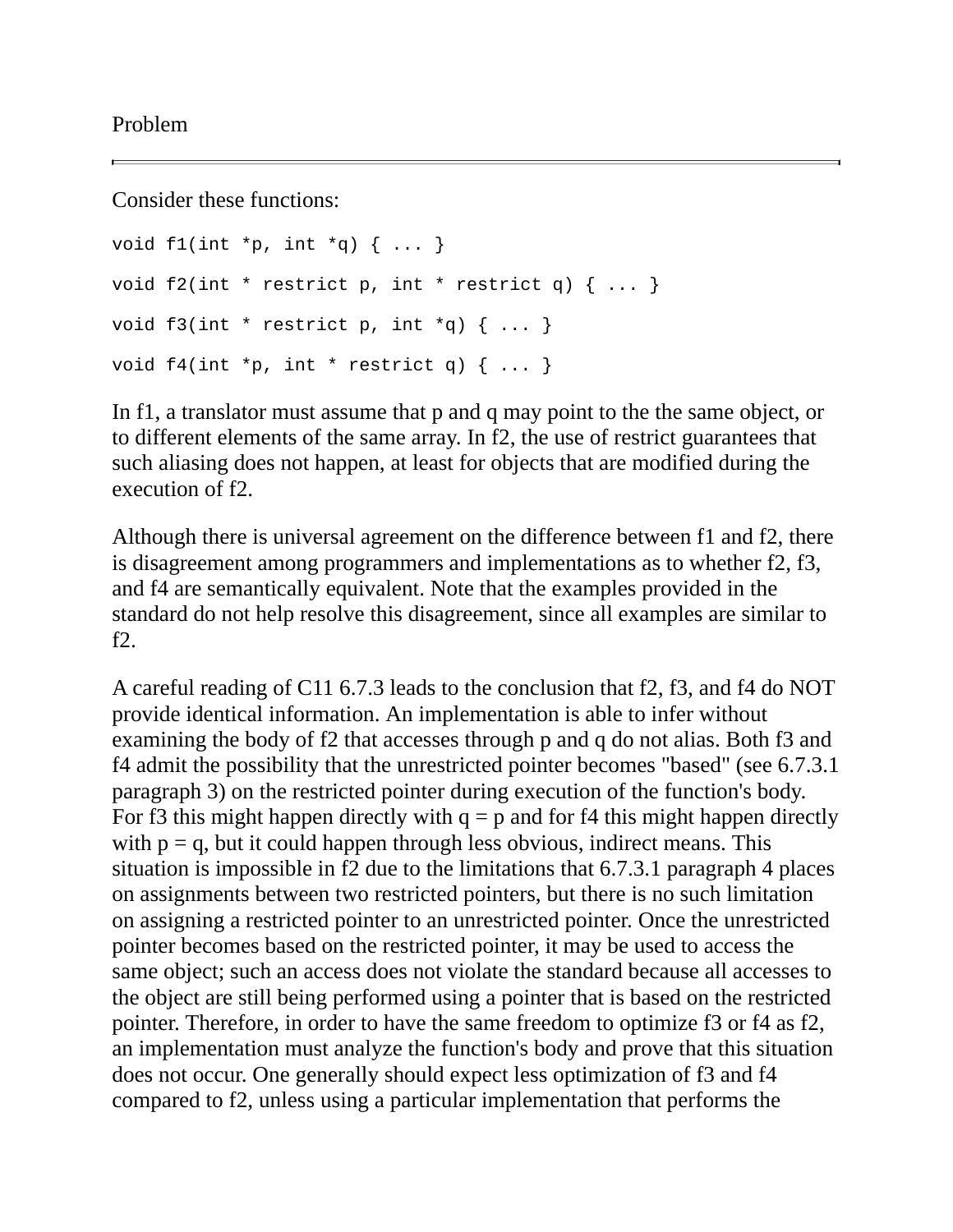necessary analysis, the code is easily analyzable, and the situation does not occur. An implementation reasonably might not attempt this analysis for a variety of reasons: trust that the programmer would have written f2 if their code permitted the second restrict, belief that f3 and f4 are too rare to be worth special effort, or belief that the analysis often will need to reach a conservative conclusion.

For a concrete example, try compiling the program below with and without optimization, but leave inlining disabled. The opaque function call to g() is used to represent an unanalyzable basing of q upon p.

```
#include <stdio.h>
void g(int **a, int *b)
{
    *a = b;}
int foo(int * restrict p, int *q)
{
    g(\&q, p); // effectively q = p*p = 1;*q = 2;return *p + *q;}
int main()
{
    int x, y;
    printf("%d\n", foo(&x, &y));
    return 0;
```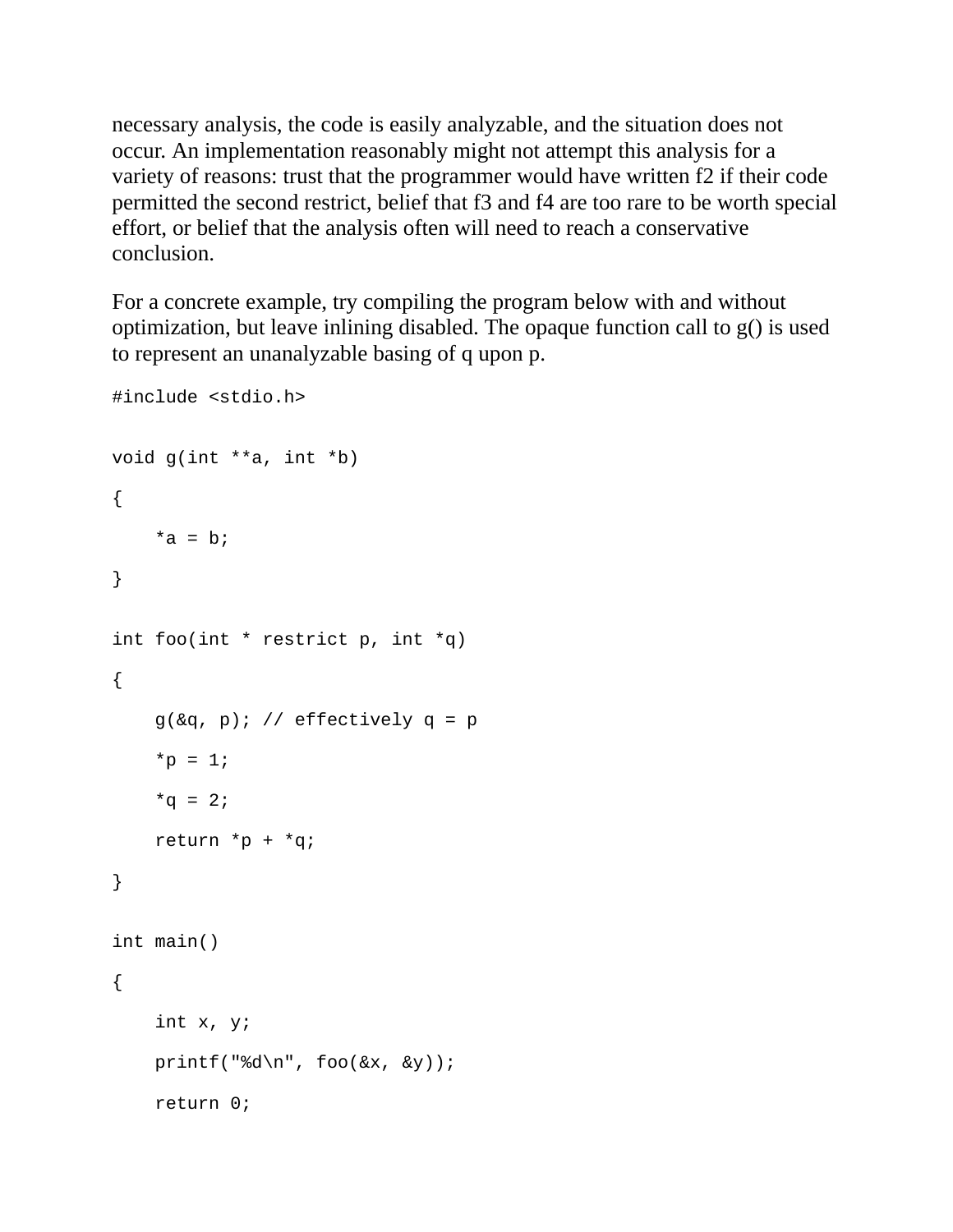}

Some compilers, like Clang 6.0, behave correctly:

```
> clang -O0 test.c
> ./a.out
```
## 4

```
> clang -O2 -fno-inline test.c
```

```
> ./a.out
```
## 4

Other compilers, like GNU 7.3.0, behave incorrectly:

```
> gcc -O0 test.c
> ./a.out
4
```

```
> gcc -O2 -fno-inline test.c
> ./a.out
```
3

One commercial compiler was found to display the incorrect behavior as well. For an example where q becomes based on p in the same function, consider: #include <stdio.h>

int z;

int foo(int  $*$  restrict p, int  $*q$ )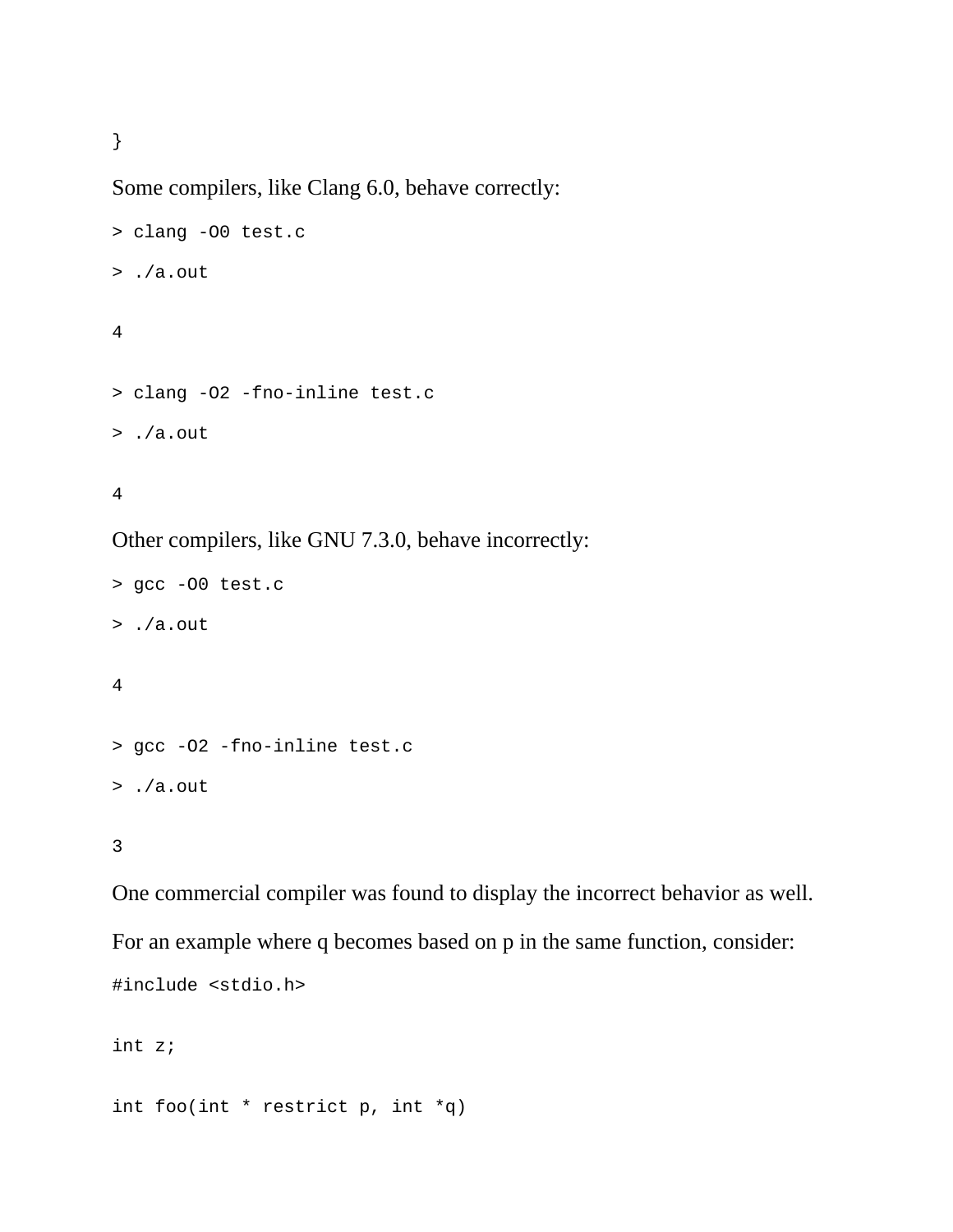{

```
if (z) q = p; // Together, these two statements are q = p. The
    if (|z\rangle q = p; // conditions are used to prevent forwarding.
    *_{p} = 1;*q = 2;return *p + *q;}
int main()
{
    int x, y;
    printf("%d\n", foo(&x, &y));
    return 0;
}
```
For that program, the same commercial compiler continues to translate foo() as returning 3 (it folds the addition at compile time), but the GNU and Clang compilers both produce correct code.

It is our experience that this problem has gone unnoticed for so long because many programmers expect equivalent optimization for f2, f3, and f4. Such programmers fall into two groups. The first group does not know about the semantic difference among f2, f3, and f4. Because they think the implementation is being presented with identical information in all cases, they expect the same optimization behavior in all cases. The second group understands the semantic difference, but believes that a quality implementation contains analysis sufficient to optimize f3 or f4 like f2. Their reason for not including the second restrict is brevity. Both groups of programmers see their expectations met by implementations that are actually behaving incorrectly. When they encounter an implementation that behaves correctly, they conclude that the conforming implementation is the defective one!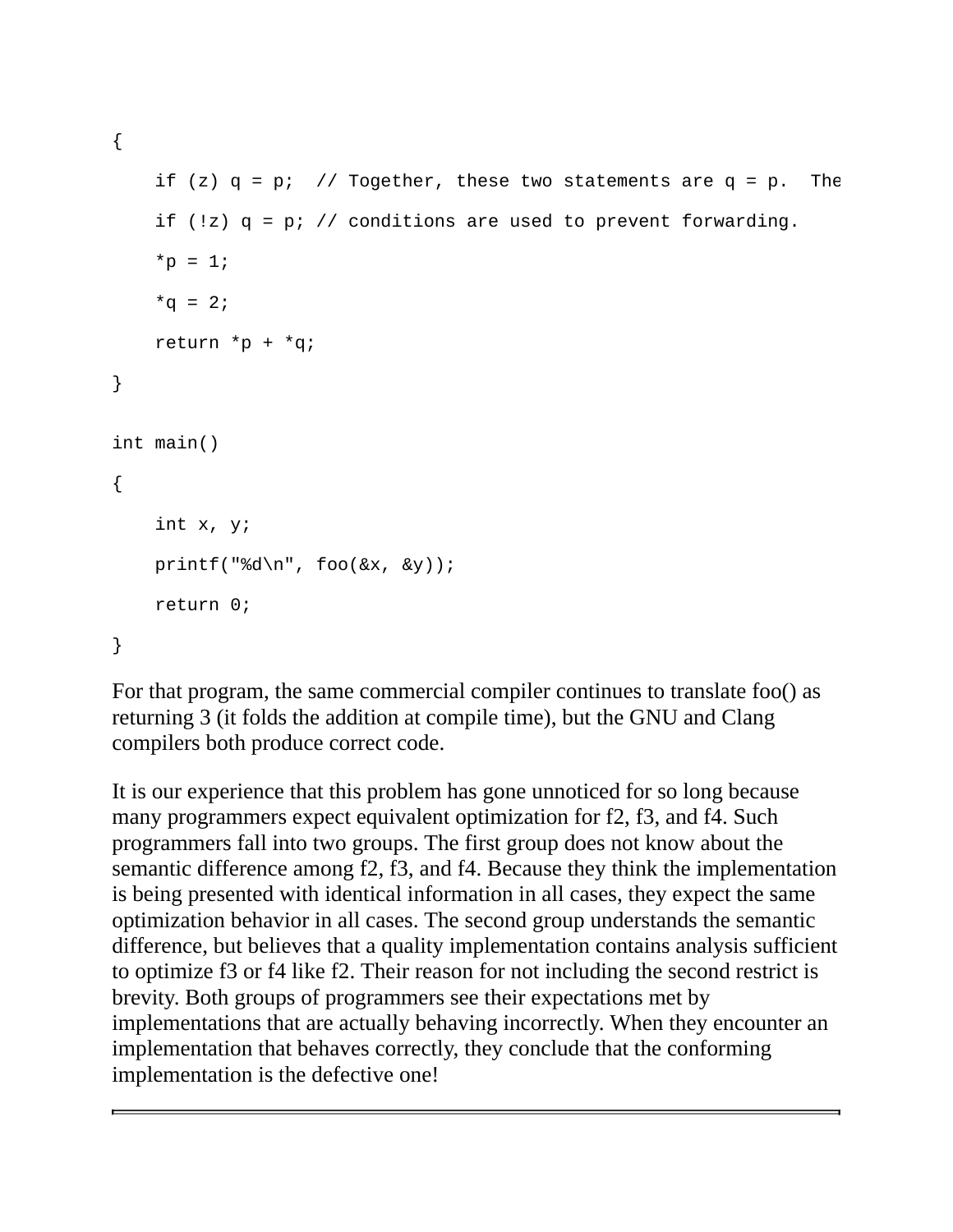The standard needs examples that clarify the meaning of a solitary restricted pointer so that programmers and language implementers can agree.

6.7.3.1 ...

1. EXAMPLE 2 The function parameter declarations in the following example

```
void f(int n, int * restrict p, int * restrict q)
```

```
{
  while (n-- 9)*p++ = *q++;}
```
assert that, during each execution of the function, if an object is accessed through one of the pointer parameters, then it is not also accessed through the other.

[ADD] The translator can make this no-aliasing inference based on the parameter declarations alone, without analyzing the function body.

[ADD] 13. EXAMPLE 5 Suppose that a programmer knows that references of the

form p[i] and q[j] are never aliases in the body of a function:

void  $f(int n, int *p, int *q) { ... }$ 

There are several ways that this information could be conveyed to a translator, using the restrict qualifier.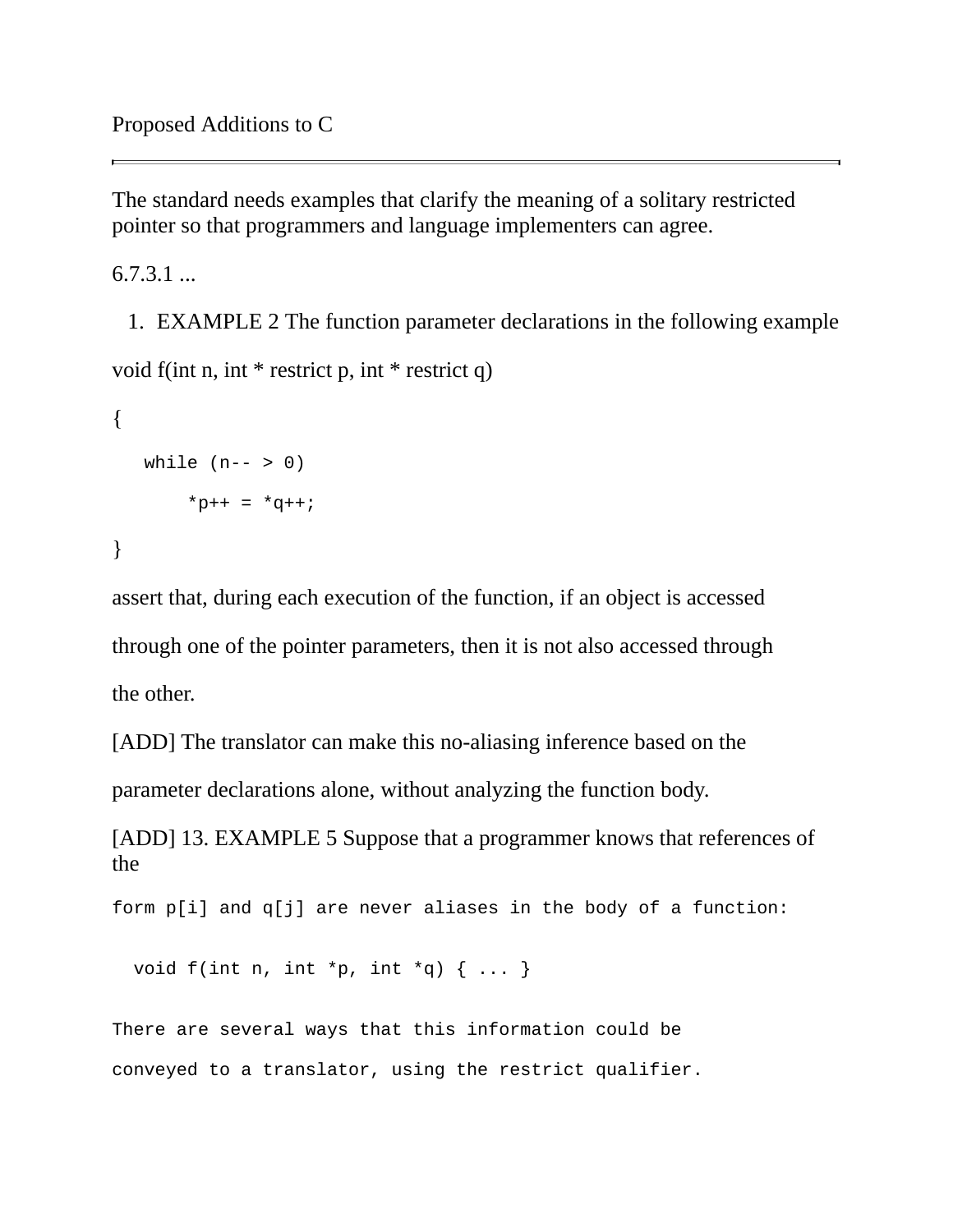Example 2 shows the most effective way, qualifying all pointer parameters, and can be used provided that neither p nor q becomes based on the other in the function body.

A potentially effective alternative is:

void  $f(int n, int * restrict p, int * const q)$   $\{... \}$ 

Again it is possible for a translator to make the inference based on the parameter declarations alone, though now it must use subtler reasoning: that the const-qualification of q precludes it becoming based on p. There is also a requirement that q is not modified, so this way cannot be used for the function in Example 2, as written.

[ADD] 14. EXAMPLE 6 Another potentially effective alternative is:

void f(int n, int \*p, int const \* restrict q)  $\{ \ldots \}$ 

Again it is possible for a translator to make the inference based on the parameter declarations alone, though now it must use even subtler reasoning: that this combination of restrict and const means that objects referenced using q cannot be modified, and so no modified object can be referenced using both p and q.

[ADD] 15. EXAMPLE 7 The least effective alternative is:

void f(int n, int  $*$  restrict p, int  $*q$ ) { ... }

Here the translator can make the inference only by analyzing